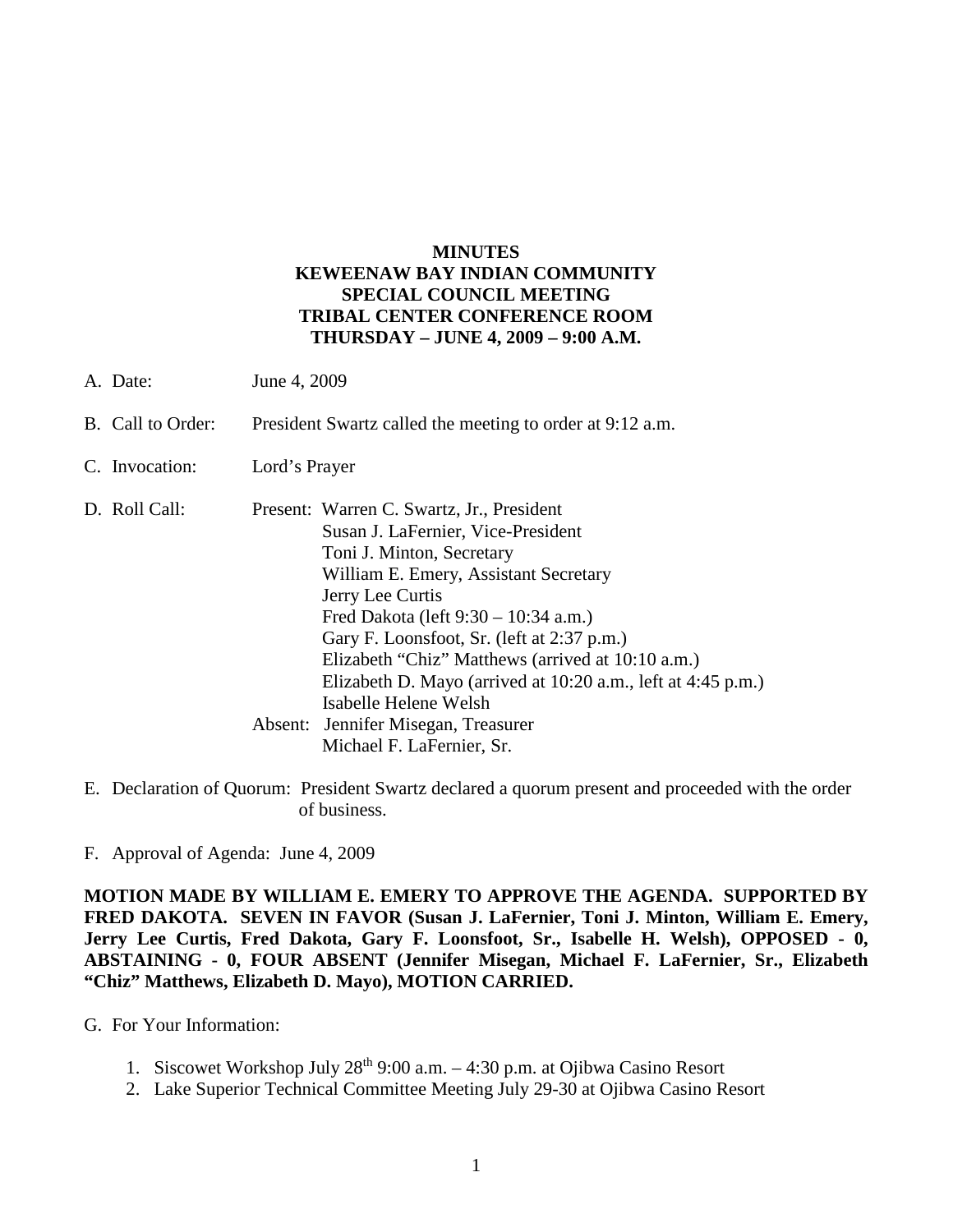- 3. Spaghetti Benefit Dinner for Lisa Bressette and Family who lost everything in the Ishpeming Fire Wednesday, June  $10^{th}$  4:00 – 8:00 p.m. at Bayou Bar and Grill
- H. Closed Session:
	- 1. Gregg Nominelli, Economic Developer Comprehensive Strategic Plan Review/Update
	- 2. Pauline Spruce, Personnel (2) Radio General Manager Interviews
	- 3. Lynn Haataja, Baraga Interim General Manager/David Haataja, Marquette General Manager/Larry Denomie III, CEO – Proposal - **1:00 p.m.**
	- 4. Todd Warner, NRD a) Hatchery Well Re-Development Contract b) NRD Offices
	- 5. Kathy Mayo, Community Health Director/Christoph Geiger, Tribal Attorney Stephanie Pinnow Contract
	- 6. Larry Denomie III, CEO
	- 7. Warren C. Swartz, Jr., President Tribal Member Request KB-16-09

**MOTION MADE BY GARY F. LOONSFOOT, SR. TO GO INTO CLOSED SESSION AT 9:17 A.M. SUPPORTED BY WILLIAM E. EMERY. SIX IN FAVOR (Susan J. LaFernier, Toni J. Minton, William E. Emery, Jerry Lee Curtis, Gary F. Loonsfoot, Sr., Isabelle H. Welsh), ONE OPPOSED (Fred Dakota), ABSTAINING - 0, FOUR ABSENT (Jennifer Misegan, Michael F. LaFernier, Sr., Elizabeth "Chiz" Matthews, Elizabeth D. Mayo), MOTION CARRIED.**

**Fred Dakota left 9:30 – 10:34 a.m.**

**Elizabeth Matthews arrived at 10:10 a.m.**

**Break: 10:18 – 10:30 a.m.**

**Elizabeth Mayo arrived at 10:20 a.m.**

**Lunch: 12:10 – 1:27 p.m.**

**Gary Loonsfoot, Sr. left at 2:37 p.m.**

**Break: 2:43 – 2:59 p.m.**

**MOTION MADE BY ELIZABETH D. MAYO TO GO INTO OPEN SESSION AT 3:00 P.M. SUPPORTED BY SUSAN J. LAFERNIER. SEVEN IN FAVOR (Susan J. LaFernier, Toni J. Minton, William E. Emery, Jerry Lee Curtis, Elizabeth "Chiz" Matthews, Elizabeth D. Mayo Isabelle H. Welsh), OPPOSED - 0, ABSTAINING - 0, FOUR ABSENT (Jennifer Misegan, Fred Dakota, Michael F. LaFernier, Sr., Gary F. Loonsfoot, Sr.), MOTION CARRIED.**

(Fred Dakota out of the room)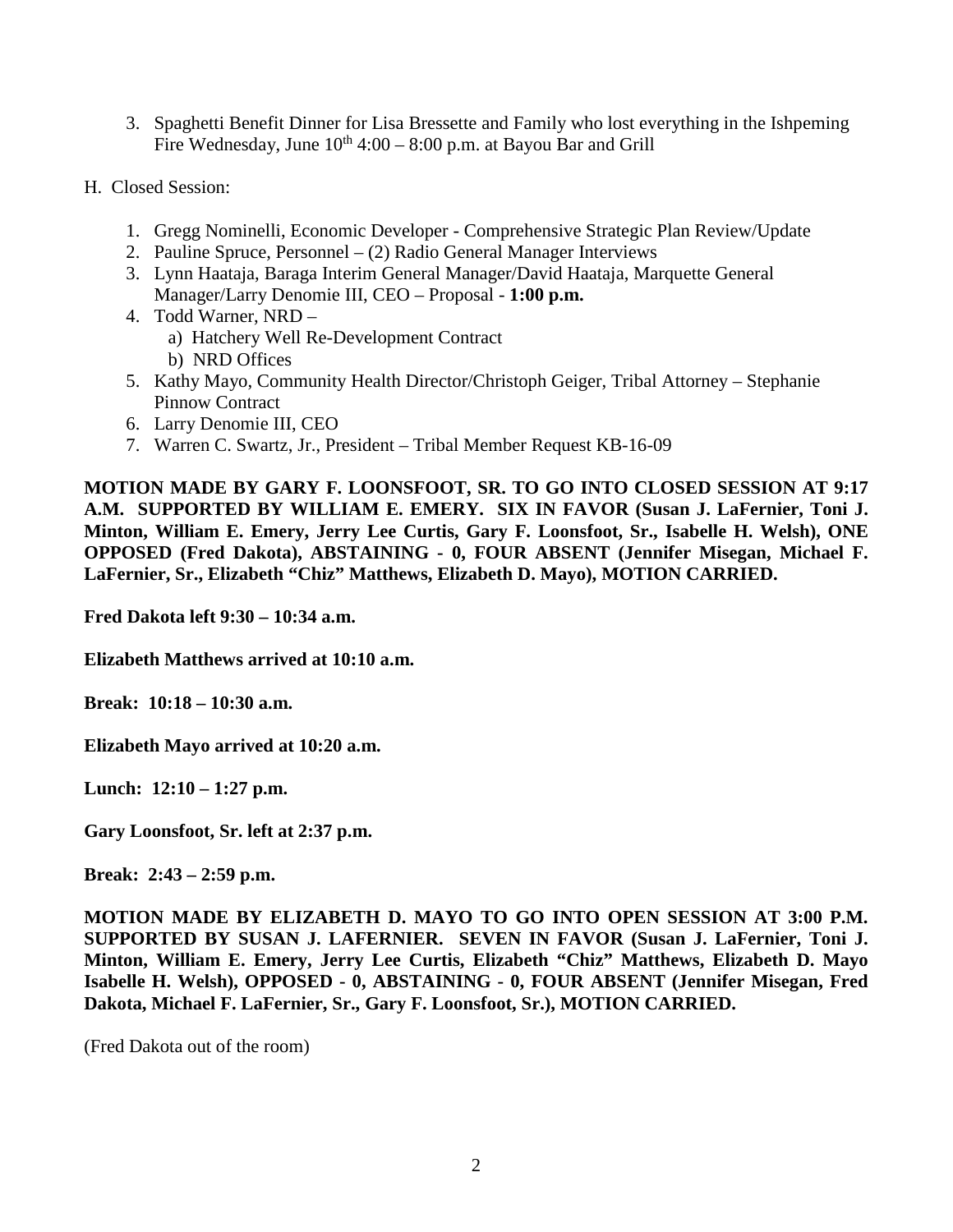[Skip to New Business]

1. Mike Bianco, Fire Chief, on behalf of the L'Anse Fire Department, personally thanked the Council for all of the support they have received throughout the years and for the help in the recent Pinery Fire.

**MOTION MADE BY ELIZABETH "CHIZ" MATTHEWS TO GO INTO CLOSED SESSION AT 3:02 P.M. SUPPORTED BY WILLIAM E. EMERY. SIX IN FAVOR (Susan J. LaFernier, Toni J. Minton, William E. Emery, Jerry Lee Curtis, Elizabeth "Chiz" Matthews, Isabelle H. Welsh), TWO OPPOSED (Fred Dakota, Elizabeth D. Mayo), ABSTAINING - 0, THREE ABSENT (Jennifer Misegan, Michael F. LaFernier, Sr., Gary F. Loonsfoot, Sr.), MOTION CARRIED.**

**MOTION MADE BY TONI J. MINTON TO GO INTO OPEN SESSION AT 4:08 P.M. SUPPORTED BY ELIZABETH "CHIZ" MATTHEWS. EIGHT IN FAVOR (Susan J. LaFernier, Toni J. Minton, William E. Emery, Jerry Lee Curtis, Fred Dakota, Elizabeth "Chiz" Matthews, Elizabeth D. Mayo Isabelle H. Welsh), OPPOSED - 0, ABSTAINING - 0, THREE ABSENT (Jennifer Misegan, Michael F. LaFernier, Sr., Gary F. Loonsfoot, Sr.), MOTION CARRIED.**

## I. Old Business:

1. Susan LaFernier, Vice-President – Clarify Effective Date of the Gaming Commissioner's Staggered Terms

**MOTION MADE BY SUSAN J. LAFERNIER TO APPROVE THE STAGGERED TERMS FOR THE GAMING COMMISSIONERS AS THE FOLLOWING: A THREE YEAR TERM FOR DALE SHALIFOE, A TWO YEAR TERM FOR MIKE DUSCHENE, AND A ONE YEAR TERM FOR JIM RASANEN PER THE APRIL 17, 2009 TRIBAL COUNCIL MEETING WITH THE EFFECTIVE DATE OF AUGUST 1, 2009. SUPPORTED BY TONI J. MINTON. EIGHT IN FAVOR (Susan J. LaFernier, Toni J. Minton, William E. Emery, Jerry Lee Curtis, Fred Dakota, Elizabeth "Chiz" Matthews, Elizabeth D. Mayo, Isabelle H. Welsh), OPPOSED - 0, ABSTAINING - 0, THREE ABSENT (Jennifer Misegan, Michael F. LaFernier, Sr., Gary F. Loonsfoot, Sr.), MOTION CARRIED.**

Stephanie D. Pinnow – Training of health staff on data collection processes/techniques June – August  $2009 -$ 

**MOTION MADE BY ELIZABETH D. MAYO TO APPROVE THE SERVICES AGREEMENT BETWEEN THE COMMUNITY AND STEPHANIE PINNOW. SUPPORTED BY ISABELLE H. WELSH. EIGHT IN FAVOR (Susan J. LaFernier, Toni J. Minton, William E. Emery, Jerry Lee Curtis, Fred Dakota, Elizabeth "Chiz" Matthews, Elizabeth D. Mayo, Isabelle H. Welsh), OPPOSED - 0, ABSTAINING - 0, THREE ABSENT (Jennifer Misegan, Michael F. LaFernier, Sr., Gary F. Loonsfoot, Sr.), MOTION CARRIED.**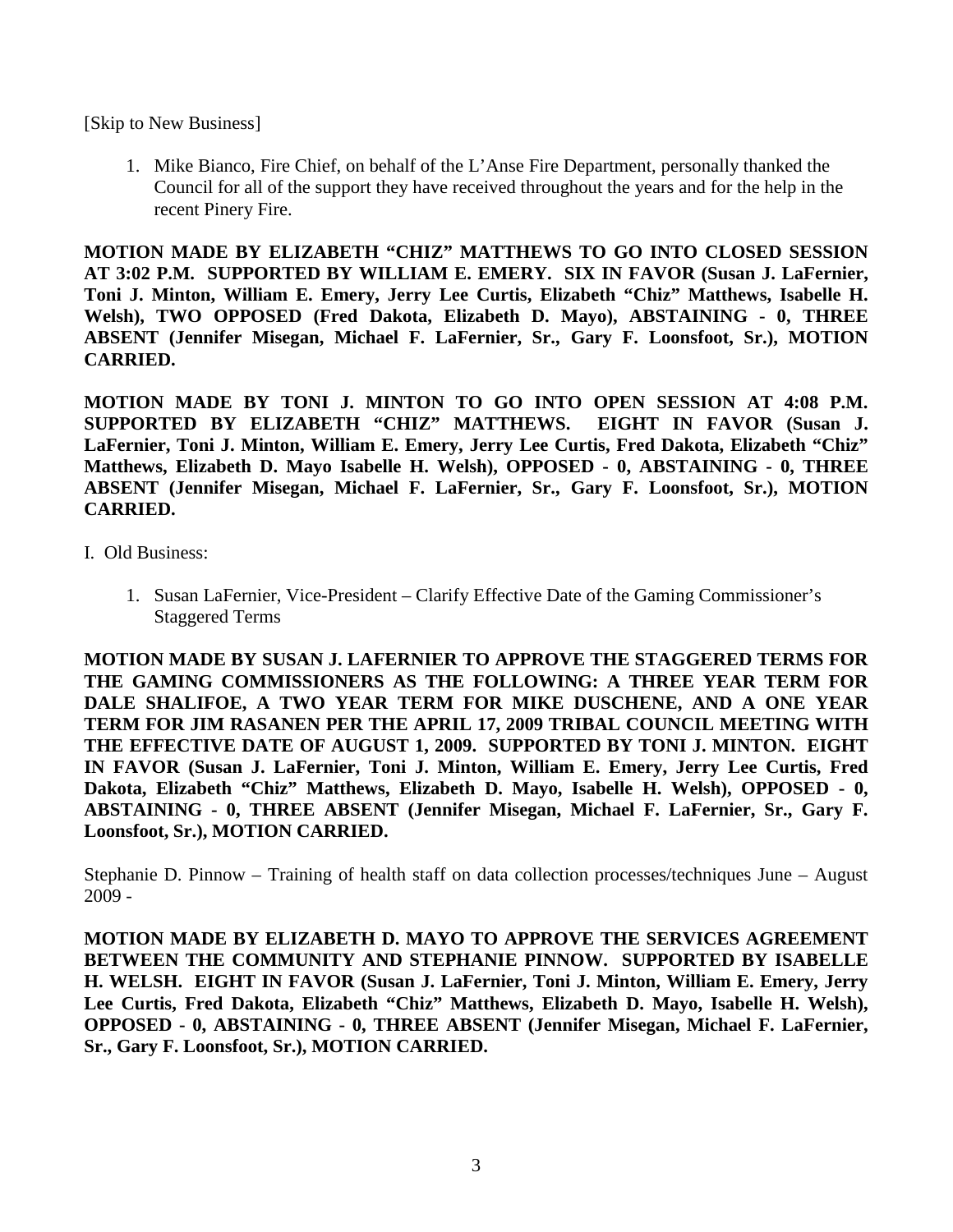(2) Bids for the redevelopment of Well #3 at the Hatchery to improve the production and increase the efficiency of the well –

**MOTION MADE BY ELIZABETH D. MAYO TO APPROVE LARSON WELL DRILLING FOR THE FISH HATCHERY WELL #3 IN THE AMOUNT OF \$7,000.00 AND TO APPROVE THE SERVICES AGREEMENT. SUPPORTED BY JERRY LEE CURTIS. EIGHT IN FAVOR (Susan J. LaFernier, Toni J. Minton, William E. Emery, Jerry Lee Curtis, Fred Dakota, Elizabeth "Chiz" Matthews, Elizabeth D. Mayo, Isabelle H. Welsh), OPPOSED - 0, ABSTAINING - 0, THREE ABSENT (Jennifer Misegan, Michael F. LaFernier, Sr., Gary F. Loonsfoot, Sr.), MOTION CARRIED.**

- J. New Business:
	- 2. Arlan Friisvall, Maintenance Director Resolution KB-1686-2009 (Sanitary Facility Projects) under PL 93-638 Individual Water and Septic Services I.H.S. 2009 Contract

**MOTION MADE BY FRED DAKOTA TO APPROVE RESOLUTION KB-1686-2009 INDIVIDUAL WATER AND SEPTIC SERVICES I.H.S. 2009 CONTRACT. SUPPORTED BY JERRY LEE CURTIS. EIGHT IN FAVOR (Susan J. LaFernier, Toni J. Minton, William E. Emery, Jerry Lee Curtis, Fred Dakota, Elizabeth "Chiz" Matthews, Elizabeth D. Mayo, Isabelle H. Welsh), OPPOSED - 0, ABSTAINING - 0, THREE ABSENT (Jennifer Misegan, Michael F. LaFernier, Sr., Gary F. Loonsfoot, Sr.), MOTION CARRIED.**

3. Christoph Geiger, Attorney – Renewal of Jerry Magnant and Kerry Varline Fireworks Permit for 3 months

**MOTION MADE BY FRED DAKOTA TO APPROVE THE FIREWORKS PERMIT FOR JERRY MAGNANT AND KERRY VARLINE. SUPPORTED BY ELIZABETH D. MAYO. EIGHT IN FAVOR (Susan J. LaFernier, Toni J. Minton, William E. Emery, Jerry Lee Curtis, Fred Dakota, Elizabeth "Chiz" Matthews, Elizabeth D. Mayo, Isabelle H. Welsh), OPPOSED - 0, ABSTAINING - 0, THREE ABSENT (Jennifer Misegan, Michael F. LaFernier, Sr., Gary F. Loonsfoot, Sr.), MOTION CARRIED.**

- 4. Todd Warner, NRD
	- a) Ottawa National Forest Resource Advisory Committee (RAC) Request. They make recommendations on the use and expenditure of federal funding made available to Gogebic and Ontonagon Counties through the 2008 Secure Rural Schools and Community Self-Determination Act. Fred Dakota volunteered to sit on the Advisory Committee.
	- b) Summer Youth Conservation Crew The crews will be doing summer work around the reservation, off the reservation and partnering with Superior Watershed Partnership. They are funding this from the 2% money they received. They will have two crews due to the amount of interest. Todd presented two options for the Council to consider: 1) An additional \$7,150 to fund two crews if two vans are rented, fueled and insured by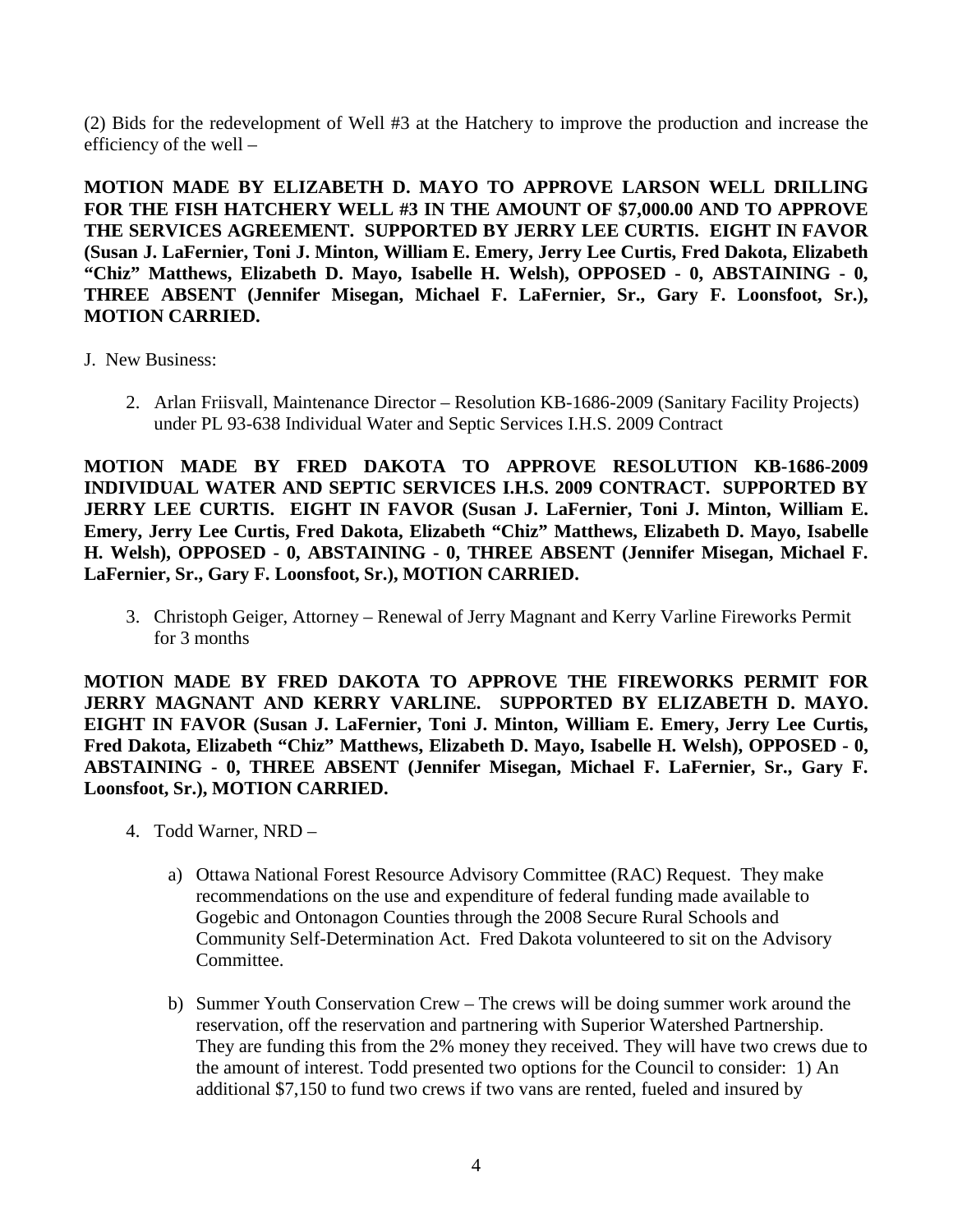Superior Watershed Partnership. 2) Provide vans, gas and/or cover insurance costs then the amount of additional funds needed to cover the cost of two crews would be less.

**MOTION MADE BY WILLIAM E. EMERY TO APPROVE OPTION ONE REGARDING THE SUMMER YOUTH CREW, PENDING FUNDING THROUGH THE SUMMER YOUTH PROGRAM. SUPPORTED BY SUSAN J. LAFERNIER. EIGHT IN FAVOR (Susan J. LaFernier, Toni J. Minton, William E. Emery, Jerry Lee Curtis, Fred Dakota, Elizabeth "Chiz" Matthews, Elizabeth D. Mayo, Isabelle H. Welsh), OPPOSED - 0, ABSTAINING - 0, THREE ABSENT (Jennifer Misegan, Michael F. LaFernier, Sr., Gary F. Loonsfoot, Sr.), MOTION CARRIED.**

> c) Laugh's Lake – Todd suggested to start the application process per the Natural Resource Committee to get a permit from the Army Corps of Engineers to rebuild the impoundment at the outflow drainage.

**MOTION MADE BY FRED DAKOTA TO HAVE TODD WARNER GO FORWARD WITH THE PERMIT PROCESS WITH THE CORPS OF ENGINEERS AND SEEK FUNDING TO REBUILD THE LAKE. SUPPORTED BY ELIZABETH "CHIZ" MATTHEWS. EIGHT IN FAVOR (Susan J. LaFernier, Toni J. Minton, William E. Emery, Jerry Lee Curtis, Fred Dakota, Elizabeth "Chiz" Matthews, Elizabeth D. Mayo, Isabelle H. Welsh), OPPOSED - 0, ABSTAINING - 0, THREE ABSENT (Jennifer Misegan, Michael F. LaFernier, Sr., Gary F. Loonsfoot, Sr.), MOTION CARRIED.**

- 5. President Swartz
	- a) Council reviewed the 2009 Pinery Fire Burned Area Emergency Stabilization Plan prepared by the BAER (Burned Area Emergency Response) Team – the plan has been submitted to the BIA and a decision will be made within six days as to the approval for funding.

## **Elizabeth D. Mayo left at 4:45 p.m.**

b) Resolution KB-1687-2009 Support for NMU Center for Native American Studies "Healthy Minds, Healthy Nations" Grant application through the U.S. Department of **Justice** 

**MOTION MADE BY WILLIAM E. EMERY TO APPROVE RESOLUTION KB-1687-2009 SUPPORT FOR NMU CENTER FOR NATIVE AMERICAN STUDIES "HEALTHY MINDS, HEALTHY NATIONS" GRANT APPLICATION. SUPPORTED BY ISABELLE H. WELSH. SEVEN IN FAVOR (Susan J. LaFernier, Toni J. Minton, William E. Emery, Jerry Lee Curtis, Fred Dakota, Elizabeth "Chiz" Matthews, Isabelle H. Welsh), OPPOSED - 0, ABSTAINING - 0, FOUR ABSENT (Jennifer Misegan, Michael F. LaFernier, Sr., Gary F. Loonsfoot, Sr., Elizabeth D. Mayo), MOTION CARRIED.**